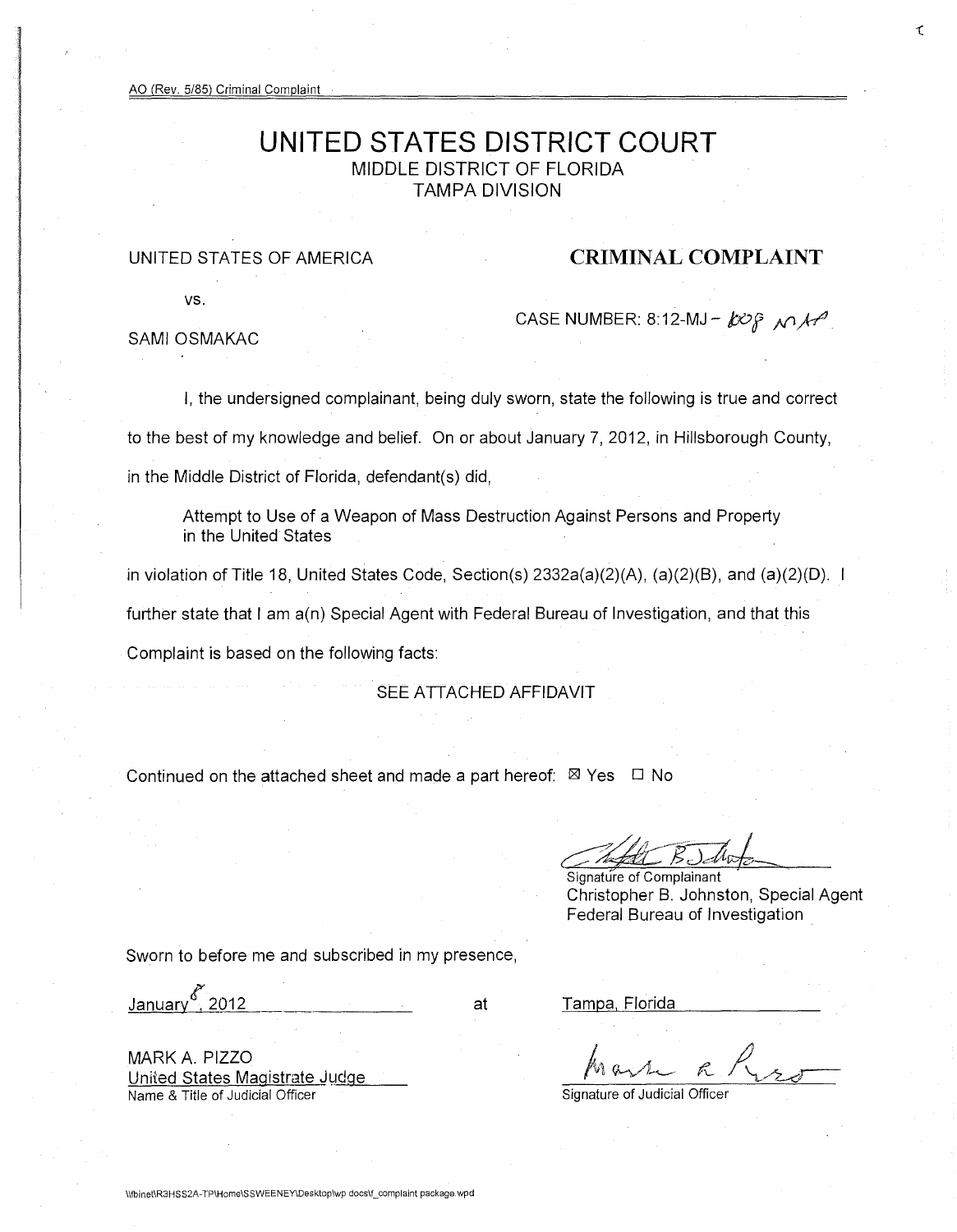# BOND RECOMMENDATION: Detention

AO 442 (Rev.5/85) Warrant for Arrest

# United States District Court

MIDDLE DISTRICT OF FLORIDA TAMPA DIVISION

#### UNITED STATES OF AMERICA

# WARRANT FOR ARREST

SAMI OSMAKAC

v.

CASE NUMBER: 8: 12-MJ

## To: The United States Marshal and any Authorized United States Officer

YOU ARE HEREBY COMMANDED to arrest SAMI OSMAKAC and bring him forthwith to the nearest

magistrate to answer a(n)

 $\square$  Indictment  $\square$  Information  $\boxtimes$  Complaint  $\square$  Order of Court  $\square$  Violation Notice  $\square$  Probation Violation Petition

charging him with Attempted Use of a Weapon of Mass Destruction Against Persons and Property in

the U.S.

In violation of Title 18, United States Code, Section(s) 2332a(a)(2)(A), (a)(2)(B), and (a)(2)(0).

MARK A. PIZZO Name & Title of Judicial Officer

Rue Setzso

Signature of Issuing Officer

| UNIIED STATES MAGISTRATE JUDGE                |
|-----------------------------------------------|
| Title of Issuing Officer                      |
|                                               |
| $A - w \sim Florida$<br>. 2012. at<br>January |
|                                               |
| Date and Location                             |

UNITED STATES MAGISTRATE JUDGE

(By) Deputy Clerk

Bail fixed at \$ by

Name of Judicial Officer

RETURN

This warrant was received and executed with the arrest of the above-named defendant at

DATE OF ARREST

**OFFICER** 

DATE RECEIVED | NAME AND TITLE OF ARRESTING | SIGNATURE OF ARRESTING OFFICER

SCS/jmh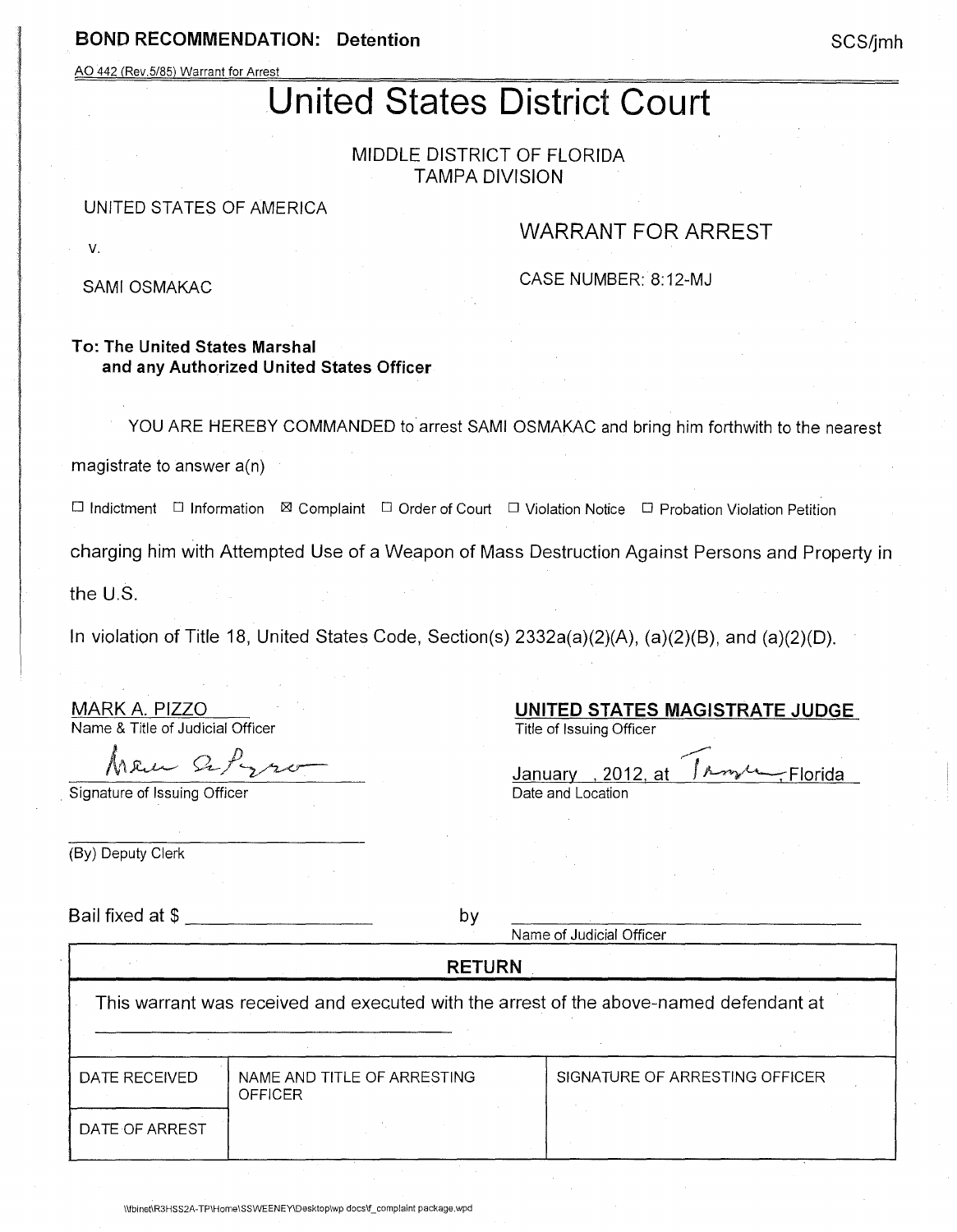### **AFFIDAVIT IN SUPPORT OF A CRIMINAL COMPLAINT AND ARREST WARRANT**

I, Christopher B. Johnston, being duly sworn, hereby depose and state as follows:

**I. Introduction** 

alar masuka terbandak<br>Inggris dan pada tahun 1980 dan kalendar dan pada tahun 1980 dan kalendar dan masuka dan tahun 1980 dan dan ta

i<br>Japanese

1. I am employed as a Special Agent of the Federal Bureau of Investigation (FBI) and have been so employed since October of 2009. Currently, I am assigned to the Joint Terrorism Task Force at the Tampa Field Office, Tampa, Florida. My duties with the FBI include, but are not limited to, the investigation of alleged violations of Federal criminal statutes involving terrorism, extensive document review and analysis, interviews of witnesses and subjects, and the execution of federal arrest warrants and search warrants. In my capacity as a Special Agent, I have received training in search and seizure, the use of confidential human sources, electronic and video surveillance, and investigations involving international and domestic terrorism, violent crimes, and various other crimes. I am also a member of the FBI Evidence Response Team and an administrative member of the FBI Hazardous Materials Response Team. I have received significant training in evidence collection and crime scene processing and have utilized those skills during the execution of several search warrants.

2. The facts set forth in this affidavit are based upon my personal knowledge, knowledge obtained during my participation in this investigation, knowledge obtained from other law enforcement personnel, review of documents related to this investigation, communications with others who have personal knowledge of the events and circumstances described herein, and information gained through training and experience. I have not included in this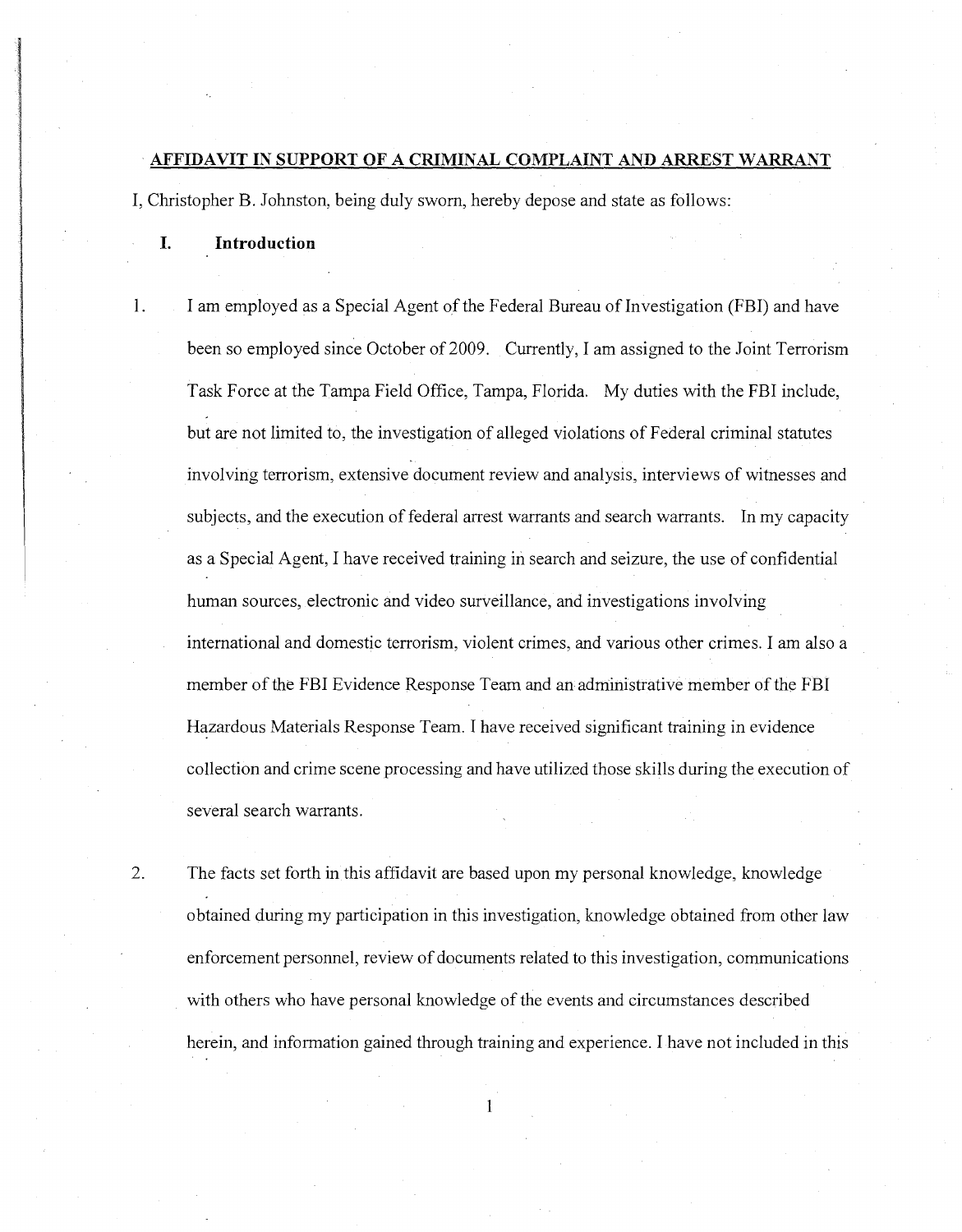affidavit every fact known to me in regard to this investigation, but rather only those facts that are sufficient to establish probable cause.

3. I make this affidavit in support of a criminal complaint charging SAMI OSMAKAC with attempted use of weapons of mass destruction, in violation of 18 U.S.C. § 2332a(a)(2)(A),  $(a)(2)(B)$ , and  $(a)(2)(D)$ . As described in detail below, I have probable cause to believe that on or about January 7, 2012, OSMAKAC did knowingly attempt to use a weapon of mass destruction, to wit, a destructive device as described in 18 U.S.C. § 921, without lawful authority against persons and property located within the United States. This affidavit is also submitted in support of an arrest warrant for OSMAKAC.

#### **II. . Details of Probable Cause**

- 4. The defendant, SAMI OSMAKAC, is a 25 year-old man who is a naturalized citizen of the United States, born in the former Yugoslavia. The defendant currently lives in Pinellas Park, Florida. The defendant has no known prior felony convictions.
- 5. On or about September 28,2011, the FBI, specifically, the Tampa Field Office in Tampa, Florida, received information from a Confidential Human Source (CHS) regarding OSMAKAC. The CHS was known to the FBI prior to this investigation and has provided reliable information in the past. The CHS stated that OSMAKAC and another individual had come into his/her business and asked if the CHS had any flags representing Al Qaeda. OSMAKAC then began working for the CHS as a laborer in his/her business. The CHS has been paid for his/her services during the course of this investigation. The CHS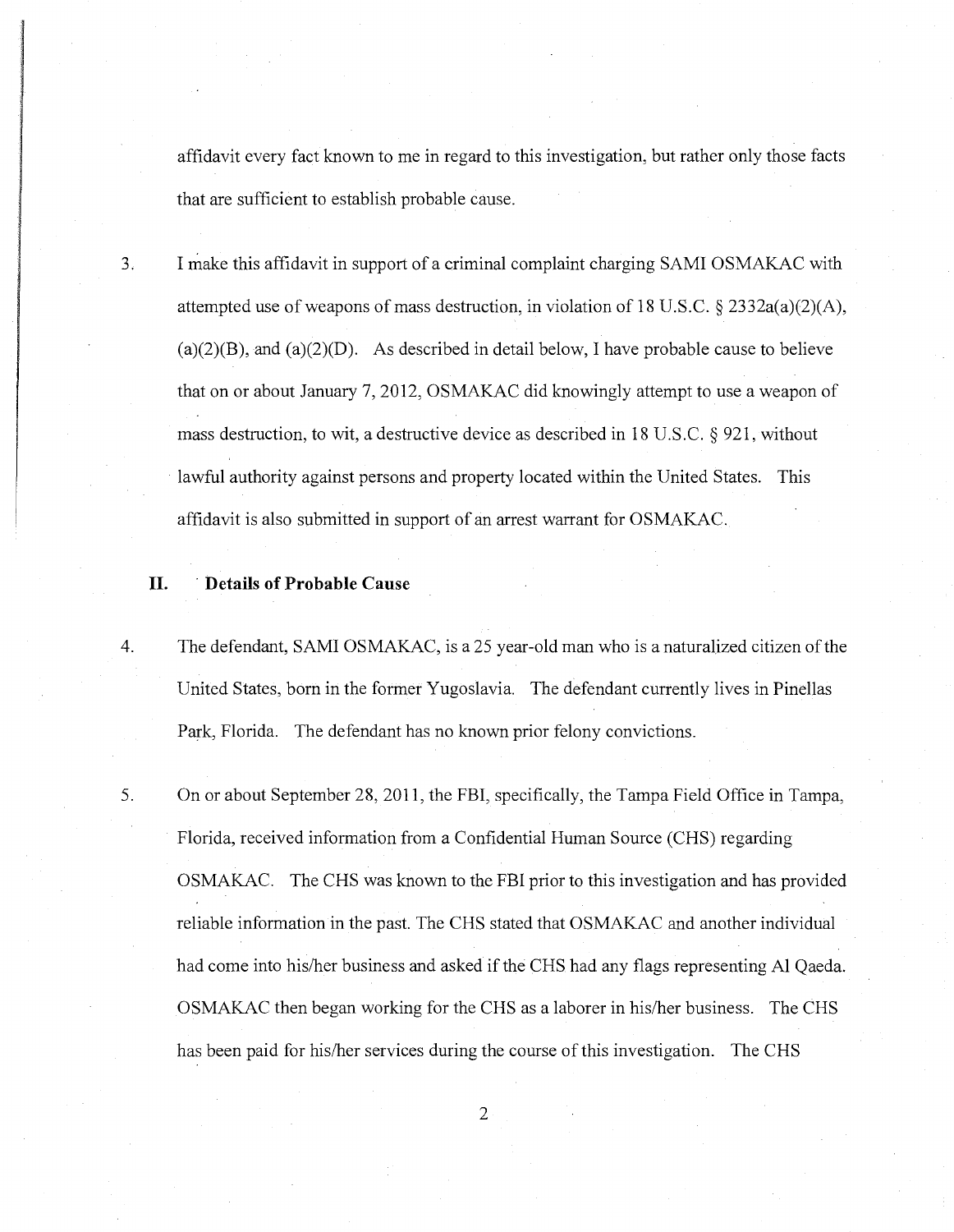initially refused to use recording devices during his/her meetings with OSMAKAC, although later meetings between the two have been recorded by audio and/or video devices.

- 6. On or about November 30,2011, OSMAKAC met with the CHS, and their conversation was recorded by audio and video devices. The CHS and OSMAKAC drove around the Tampa area, discussing a potential violent attack that OSMAKAC wished to execute. During this meeting, OSMAKAC asked the CHS to help him procure firearms and a belt containing explosives for use in the attack. The CHS then indicated to OSMAKAC that s/he knew someone who might be able to provide OSMAKAC with the items he wanted, including firearms and explosive devices. Unbeknownst to OSMAKAC, the individual the CHS was discussing is an FBI undercover employee (UCE).
- 7. On or about December 19,2011, OSMAKAC worked at the CHS's store. OSMAKAC and the CHS drove to a nearby storage unit the CHS uses for his/her business. While there, the CHS called the UCE on OSMAKAC's behalf. The CHS placed the call on a cellular phone provided by OSMAKAC. OSMAKAC and the CHS were located within the State of Florida and the UCE was located outside of the State of Florida when this call took place. After the CHS spoke to the UCE, OSMAKAC and the UCE spoke briefly and agreed to meet in the future to discuss "the work." Based on his/her training, experience, and this investigation, the UCE believed "the work" was a coded reference to OSMAKAC's desire to carry out a violent attack in the Tampa Bay area.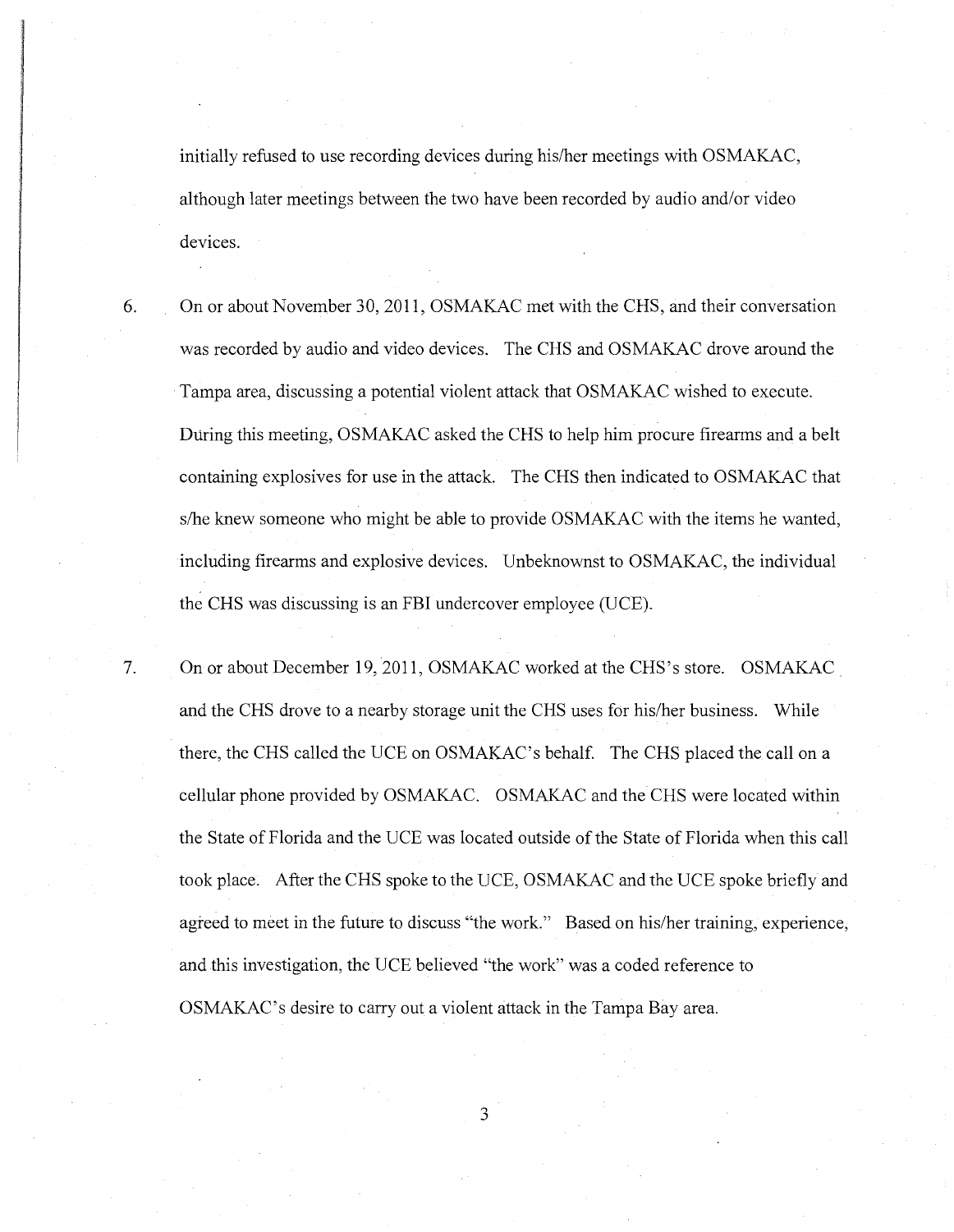- 8. On or about December 21, 2011, OSMAKAC met in person with the UCE. The two met alone, and their meeting was recorded by audio and video devices. During the meeting, OSMAKAC told the UCE he wished to acquire "one AK at least," "a couple of Uzis," "ten grenades minimum," and explosives, specifically, an explosive "belt" with a multi-directional blast range of approximately 15 yards. Based on his/her training, experience, and this investigation, the UCE believed "AK" was a reference to an AK-47-style machine gun and "Uzis" was a reference to Uzi submachine guns.
- 9. OSMAKAC explained, in response to questioning by the UCE, that he wanted the blast of the explosive belt to be circular and not focused in anyone direction. OSMAKAC indicated that he was physically able to carry a 25 pound explosive belt. OSMAKAC also requested "long" magazines for the AK-47 and the Uzis. Based on his/her training, experience, and this investigation, the UCE believed that "long magazines" was a reference to high capacity magazines. When discussing the specifications for the explosive belt, the UCE asked OSMAKAC ifhe was sure "this is what you want," and OSMAKAC affirmed that it was.
- 10. The UCE told OSMAKAC s/he could sell him one fire arm, the AK-47, and multiple magazines but that multiple firearms would be expensive. OSMAKAC stated that the UCE would have to show him how to use everything except the AK-47 because OSMAKAC did not "trust" his internet connection, so he could not use his computer to research how to use the devices. OSMAKAC stated that he could "figure ... out" how to use the AK-47.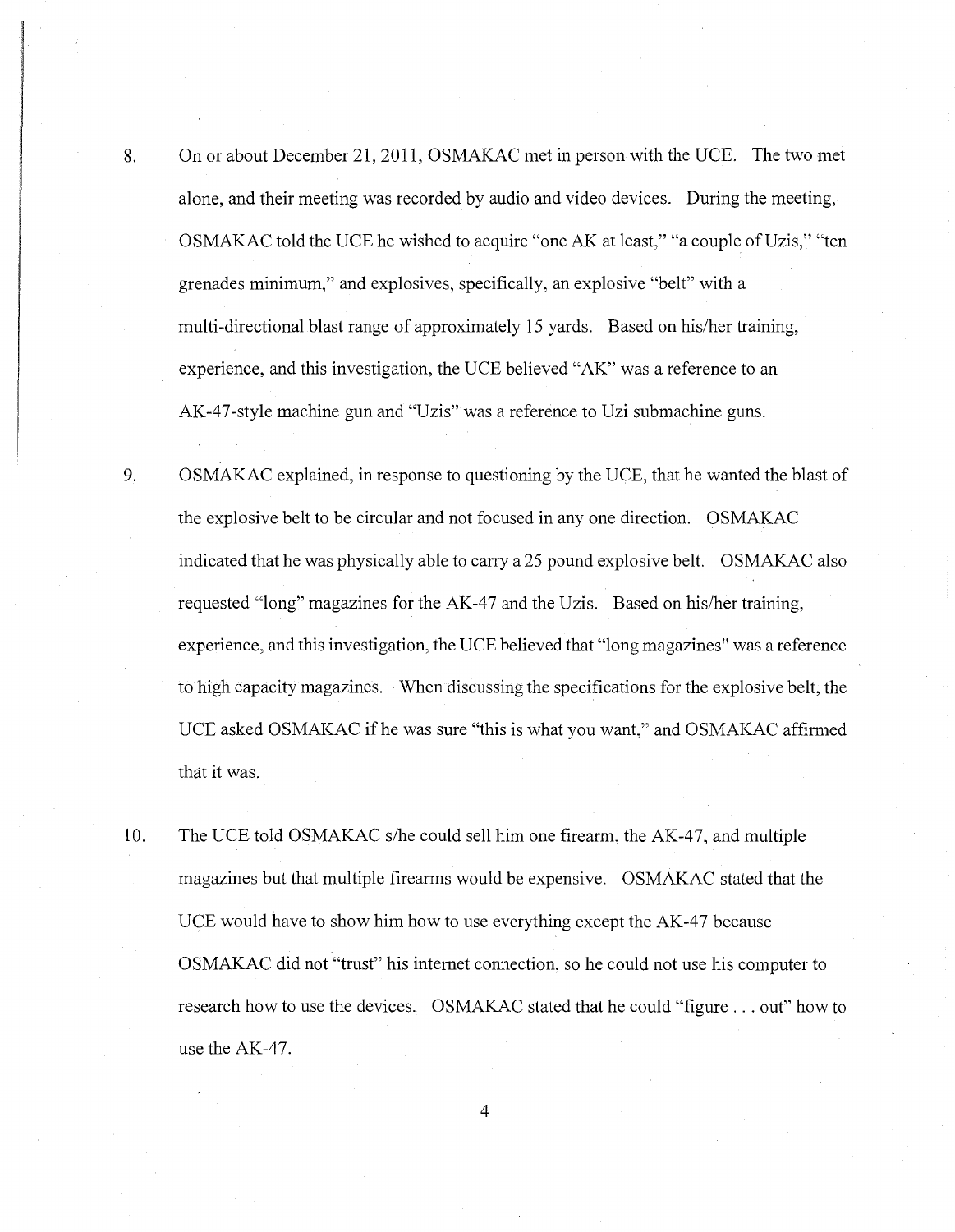- 11. On or about December 23, 2011, OSMAKAC met in person with the UCE. This meeting was recorded by audio and video devices. During this meeting, OSMAKAC told the VCE that OSMAKAC had access to a warehouse where the VCE could show OSMAKAC how to use the weapons that OSMAKAC had previously asked the UCE to provide. OSMAKAC also provided the VCE a \$500.00 down payment on the AK-47, multiple homemade explosive grenades, and an explosive belt.
- 12. OSMAKAC also asked the VCE ifs/he could build explosives that could be placed in three different vehicles and detonated remotely near the location where OSMAKAC would conduct an attack using the other weapons he previously asked for. The VCE advised OSMAKAC that it would be difficult to obtain explosives for three vehicles without arousing the suspicion of law enforcement but that s/he could possibly provide OSMAKAC one set of explosives that could be placed in the trunk of a car. The VCE further explained that the explosive device for the car would be designed so that it could be triggered by using a cellular phone. The VCE later told OSMAKAC the cost would be \$2,100.00 without an explosive device that could be placed in the trunk of a car and \$2,500.00 with explosives for a car. The VCE told OSMAKAC that it would take him/her some time to obtain everything OSMAKAC was asking for.
- 13. OSMAKAC told the VCE that he wanted the explosive belt to be built to kill people, stating that the purpose of the explosive belt was "to hold people and in case they want to storm whatever I'm trying to do ... it's for everybody and the people who want to storm it." OSMAKAC indicated he was not sure he would be able to enter inside the location of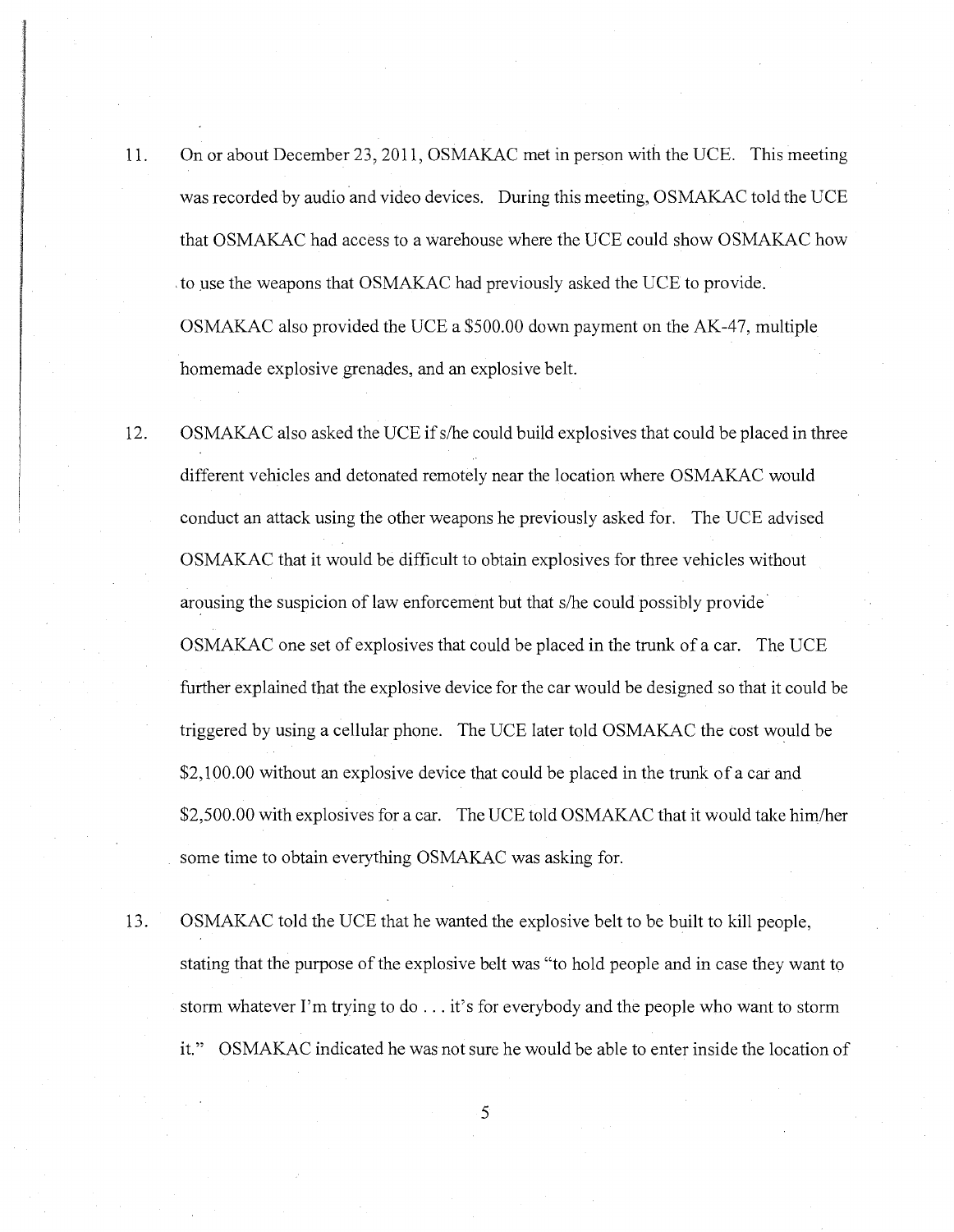his planned attack, so he directed that the explosive belt should be built to function outdoors in an open space rather than in an enclosed space, although OSMAKAC did state "if the building flew in, it's ... more terror in their hearts." When asked whether he wanted a low or high intensity explosive, OSMAKAC asked which one would cause more damage, "let's say to police, for instance." When the UCE told OSMAKAC that high intensity explosives would "rip flesh," OSMAKAC expressed his desire to have high intensity explosives in the belt. OSMAKAC asked the UCE to build the belt with marbles as projectiles and agreed when the UCE asked OSMKAC if b.b. gun pellets would be acceptable instead of marbles. The UCE and OSMAKAC agreed to contact each other again in about a week using cellular phones they were to obtain without using their real identification.

14. On or about January 1,2012, OSMAKAC met in person with the UCE. This meeting was recorded by audio and video devices. During this meeting, OSMAKAC stated that he wanted to carry out his attack "during the night." He stated, "I want to do something, something terrifying, like one day, one night, something's going to happen, then six hours later, something else." He described his attack generally by stating that he wanted to get a hotel room, park the vehicle with the bomb in it at his target, leave the area, detonate the bomb in the car, and then "go get the other stuff from the motel." Based on his/her training, experience, and this investigation, the UCE believed that the "stuff' OSMAKAC was referring to was the AK-47, grenades, and explosive belt that OSMAKAC planned to leave in a hotel room. The UCE asked OSMAKAC if he wanted a semi-automatic or fully-automatic AK-47; OSMAKAC told him/her, "get the fully" and also asked the UCE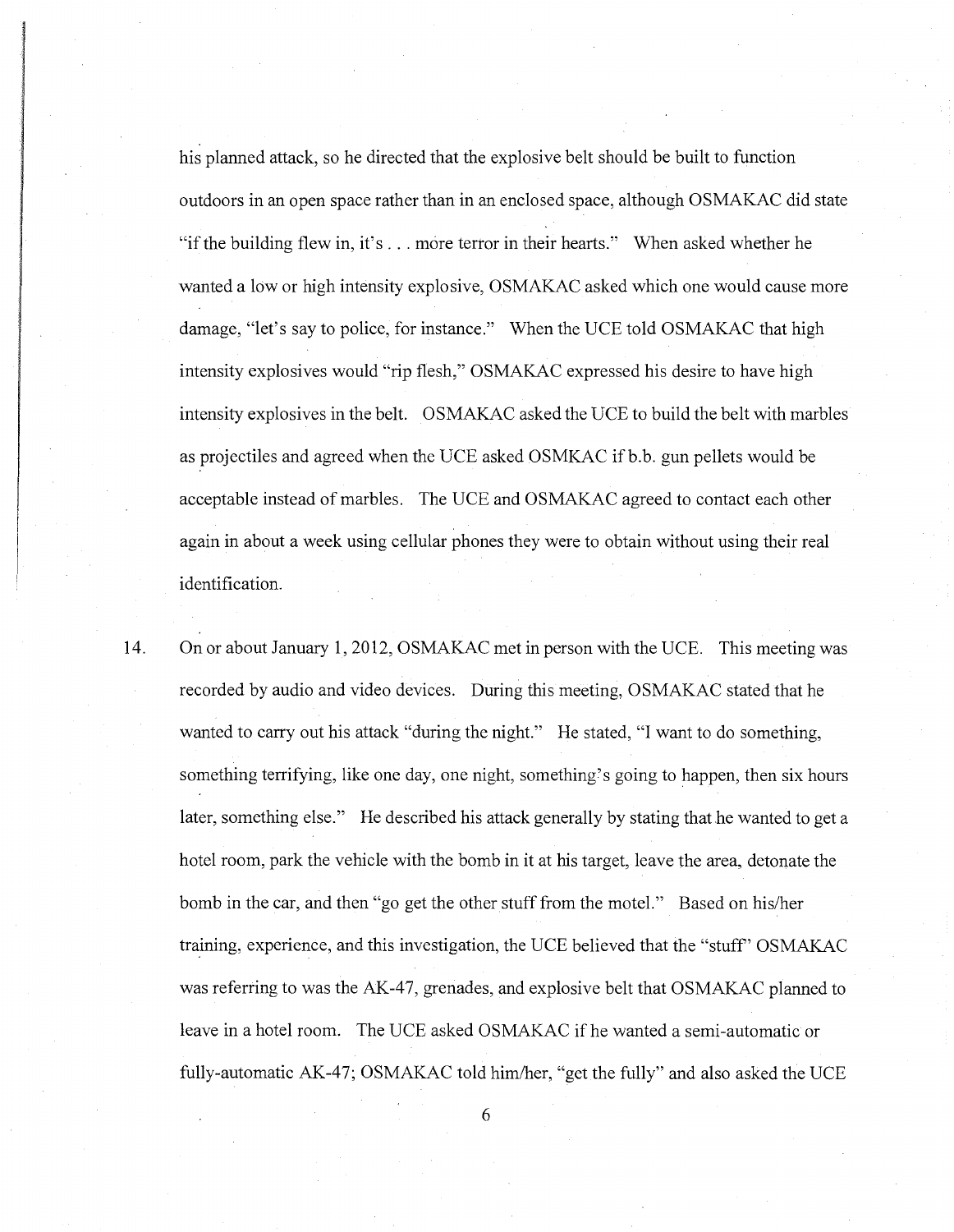to obtain a pistol for him.

15. The UCE and OSMAKAC then discussed the location where OSMAKAC wished to park the vehicle with the explosive device. OSMAKAC stated the location was in Tampa, Florida, and then directed the UCE to Seventh Avenue in the Ybor City area of Tampa. OSMAKAC stated he wanted the items he asked for on Thursday because it is "a big gathering ... night." Later, OSMAKAC pointed out two specific establishments that he described as "real busy." The UCE later identified these two establishments as night clubs in Ybor City, although one of the establishments is currently not open for business. OSMAKAC went on to discuss parking near the locations with the UCE. The UCE stated, "[Y]ou could put it in the parking lot and, and you're not gonna do anything here." OSMAKAC then replied, "No, no, no. I wanna park it here," indicating that he wished to park the car on the street directly in front of businesses he had indicated located there. When discussing whether the area in Ybor City OSMAKAC was showing the UCE would be busy on night the UCE delivered the firearm and explosives, OSMAKAC stated, "If I find out there is nothing, I know other places .... I know a lot of places where it gets real crowded."

16. The UCE and OSMAKAC discussed how far OSMAKAC needed to be from the vehicle-borne explosive device to avoid being injured by the blast. The UCE stated that OSMAKAC should be at least 400 yards away. OSMAKAC stated, "that's going to do a lot of damage." The UCE replied, "I mean, that's how far you wanna be, because I'm, just to be safe." OSMAKAC then stated, "No, no, the more, the more the better." He also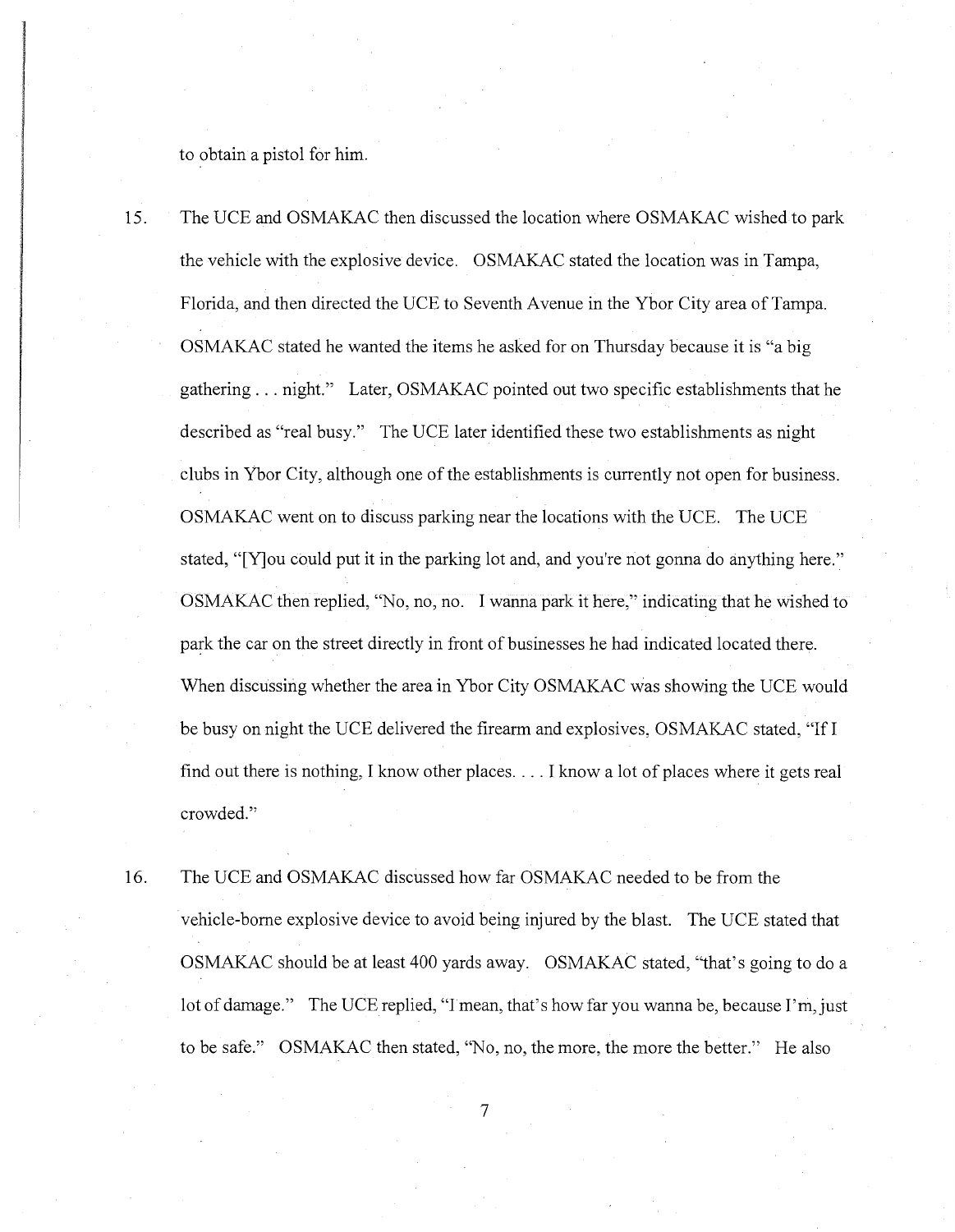asked if the car bomb would "take down buildings" and "kill people inside." When the UCE responded in the affirmative, OSMAKAC stated, "that's what I'll do." When discussing the "trunk," OSMAKAC stated, "You know, they saying they like 3 trillion in debt, they like 200 trillion in debt, and after all this money they're spending for homeland security and all this, this is gonna be crushing them, this gonna terrify them."

17. OSMAKAC explained that the place he wanted to target after placing the car bomb was "very close" to where he would detonate the car bomb. He stated that during the second portion of his attack, he wanted to use the explosive belt to "get in somewhere where there's a lot of people" and take hostages. Then, OSMAKAC stated he wants to contact the authorities, specifically, the Federal Bureau of Investigation, "and I want to demand something. .. from the kuffar." (In Arabic, the word kuffar means infidels or disbelievers in Islam.) He continued that after he took hostages, "they better release whoever I demand to release." OSMAKAC told the UCE that he believed that the detonation of the vehicle bomb before he took hostages would indicate to authorities that he was "not joking" and would lead to the release of "some prisoners."

18. When discussing "kuffar backup," OSMAKAC stated, "once I have this ... they can take me in five million pieces." As he said the word "this," OSMAKAC can be seen on video gesturing to his waist. Based on hislher training, experience, and this investigation, the UCE believed that when OSMAKAC said "this" and gestured to his waist, he was referring to the explosive device attached to a belt or a vest that OSMAKAC had previously asked for. The UCE also believed that OSMAKAC was referring to responding law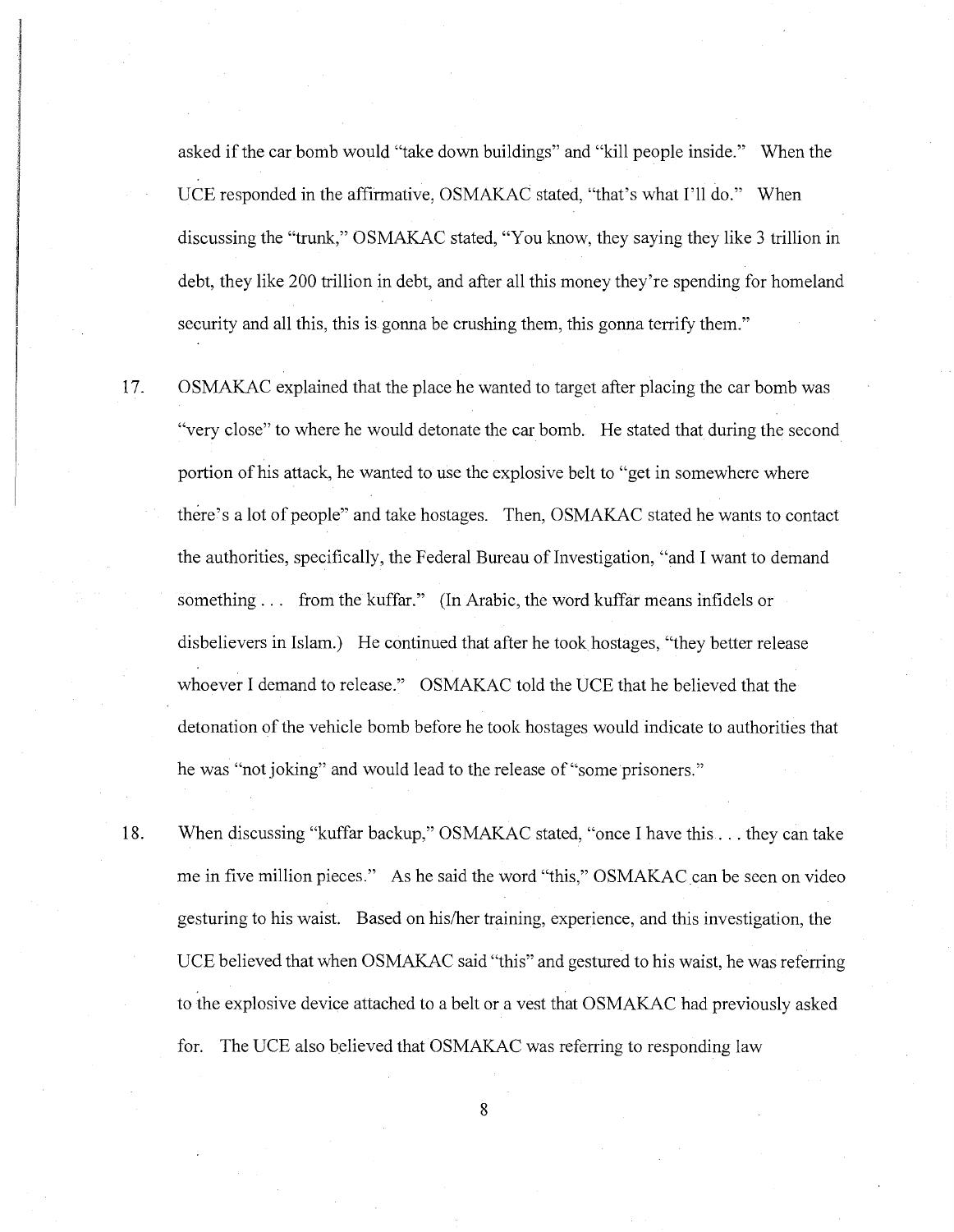enforcement officers when he used the term "kuffar backup." Further, OSMAKAC indicated that he was also considering parking the vehicle with the explosive device in front of the Operations Center of the Hillsborough County Sheriff's Office, located in Ybor City. OSMAKAC asked the UCE, "Will that take down a police station, the Sheriff's building?" After the UCE replied in the affirmative, OSMAKAC discussed where the best place was to park near the Sheriff s Office building.

- 19. The UCE and OSMAKAC also discussed other ideas that OSMAKAC had for conducting attacks. OSMAKAC discussed two specific other ideas he had. First, he stated, "Honestly, I would love to go for the Army people, but their bases are so locked up, I have to do something else." Second, he discussed a plan to "take down the bridges" across the Tampa Bay area in simultaneous attacks with multiple people, stating "this will crush the whole economy ... this would crush everything, man, they would have no more food coming in. They would, nobody would have work." OSMAKAC told the UCE that this plan wouldn't work by stating, "I mean, I made many plans, but there's not enough people. I even wasted like my energy debating and talking and trying [to] inspire them."
- 20. When the UCE asked OSMAKAC when he would be ready "to go," OSMAKAC stated, "I've been ready, man. Whenever we can get this done, I'm ready." The UCE later stated to OSMAKAC that because nothing had been delivered yet, OSMAKAC could still change his mind. OSMAKAC immediately shook his head in the negative and stated, "We all have to die, so why not die the Islamic way?" Later, the UCE told OSMAKAC, "you haven't lived half your life yet, bro.... you don't want to have kids, take a wife, have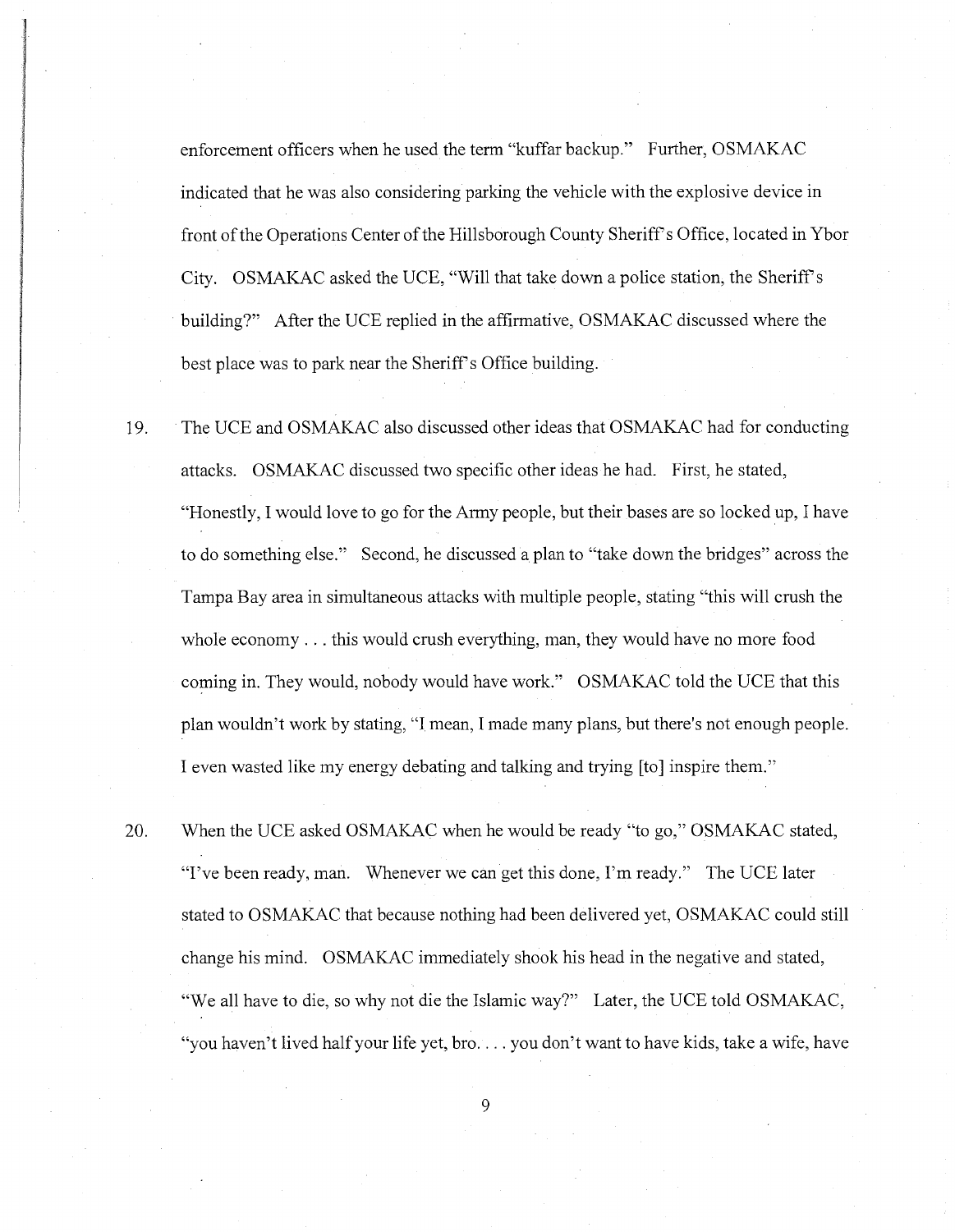children?" OSMAKAC replied that Allah allows people to have children in Jannah. Jannah means paradise in Arabic.

21. During the course of the meeting on January 1, 2012, OSMAKAC indicated on multiple occasions that he did not want to meet with the UCE again until the UCE was ready to deliver the firearms and explosives OSMAKAC requested. OSMAKAC asked the UCE if s/he had gotten a cell phone in a fake name; the UCE replied in the affirmative. OSMAKAC first requested that the UCE get another cellular phone in a fake name and then accepted when the UCE subsequently offered to let OSMAKAC take the phone s/he had. The UCE agreed to get another cellular phone in a fake name for him/herself. The two determined that in the future they would communicate by text message using the cellular phones in fake names and by messages left at the CHS' s business. The purpose of these communications would be to decide on a date for delivery of the firearms and explosives OSMAKAC wished to use in his attack.

22. On or about January 7, 2012, OSMAKAC and the UCE agreed via text messages and a handwritten note to meet at a hotel in Tampa. OSMAKAC went to the CHS's business, and OSMAKAC and the CHS drove separately, first to a park and then to a shopping mall parking lot. OSMAKAC parked his vehicle, described as green 1994 Honda Accord, VIN Number 1HGCD5639RAl77526, Florida license plate number A747YF, in the shopping mall parking lot. OSMAKAC then got into the CHS's car, where OSMAKAC related his belief that he was being followed by law enforcement and asked the CHS to drive him to the hotel where the UCE was waiting. The CHS drove OSMAKAC to the agreed-upon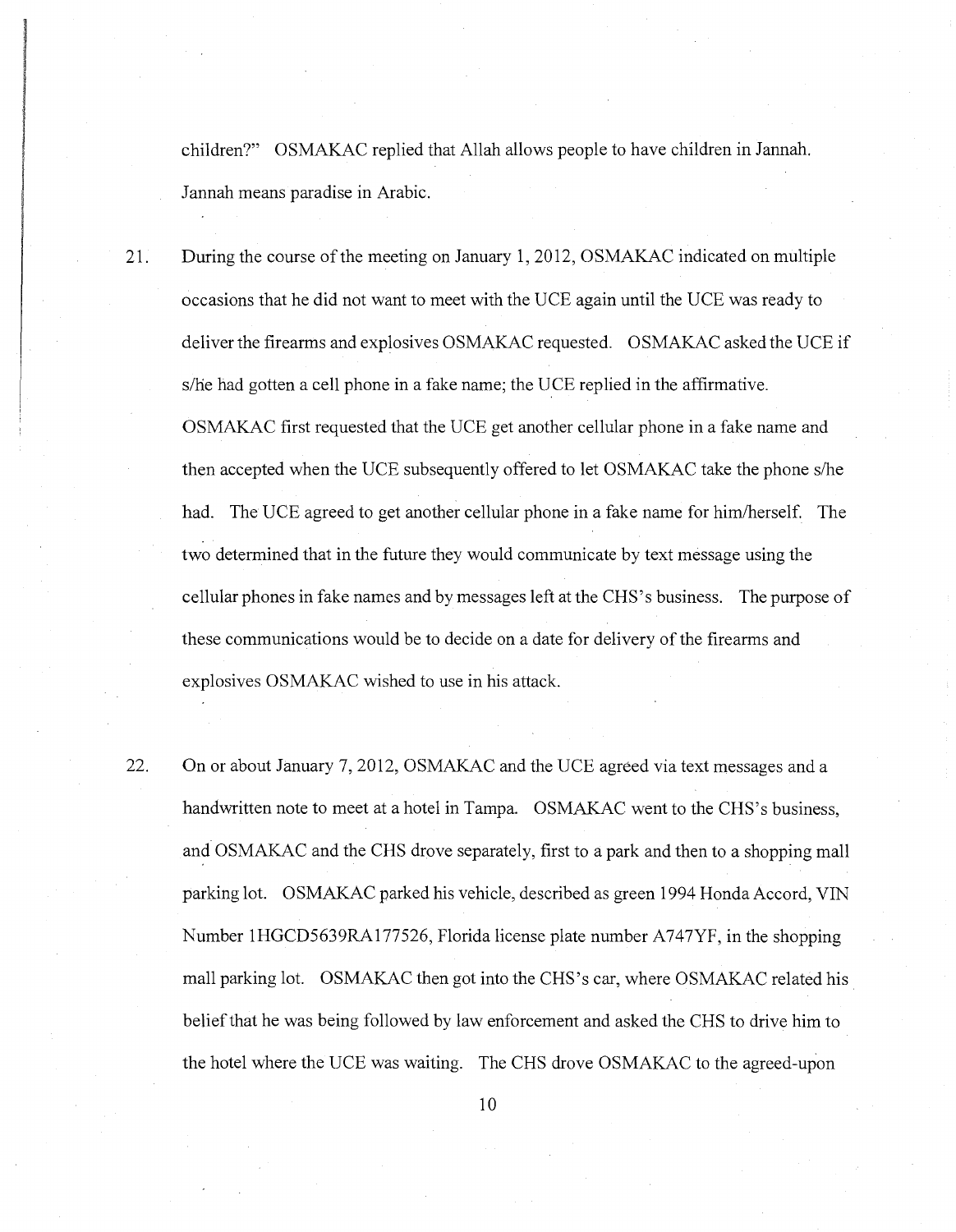hotel, dropped him off near the parking lot of the hotel, and then left the area.

23. OSMAKAC met the UCE in the parking lot of the hotel. OSMAKAC then got into the UCE's vehicle, and the two drove around the Tampa area. During the drive, OSMAKAC and the UCE stopped briefly and looked at an item in the truck bed of the UCE's vehicle that was designed to resemble a vehicle-born improvised explosive device (VBIED) weighing over 100 pounds, although the item was not a functional explosive, nor did it contain any explosive material, unbeknownst to OSMAKAC. Then, after getting back in the UCE's vehicle, OSMAKAC requested that the UCE film a video explaining OSMAKAC's motives for a violent attack. OSMAKAC informed the UCE that he had a video camera in his bag that they could use when they returned to the hotel.

24. OSMAKAC and the UCE then returned to the hotel room. After a brief time, the UCE began showing OSMAKAC the items s/he brought, which included all of the items OSMAKAC had requested in previous meetings, specifically, a fully automatic AK-47, ammunition and magazines for the AK-47, a pistol, ammunition and a magazine for the pistol, grenades, and an explosive belt. The UCE first delivered to OSMAKAC six items that were designed to resemble grenades, although the items were not functional explosives, unbeknownst to OSMAKAC. The UCE next delivered to OSMAKAC a fully automatic AK-47, although the firearm was not functional, unbeknownst to OSMAKAC. The UCE also delivered ammunition for the AK-47, which was inert, again, unbeknownst to OSMAKAC.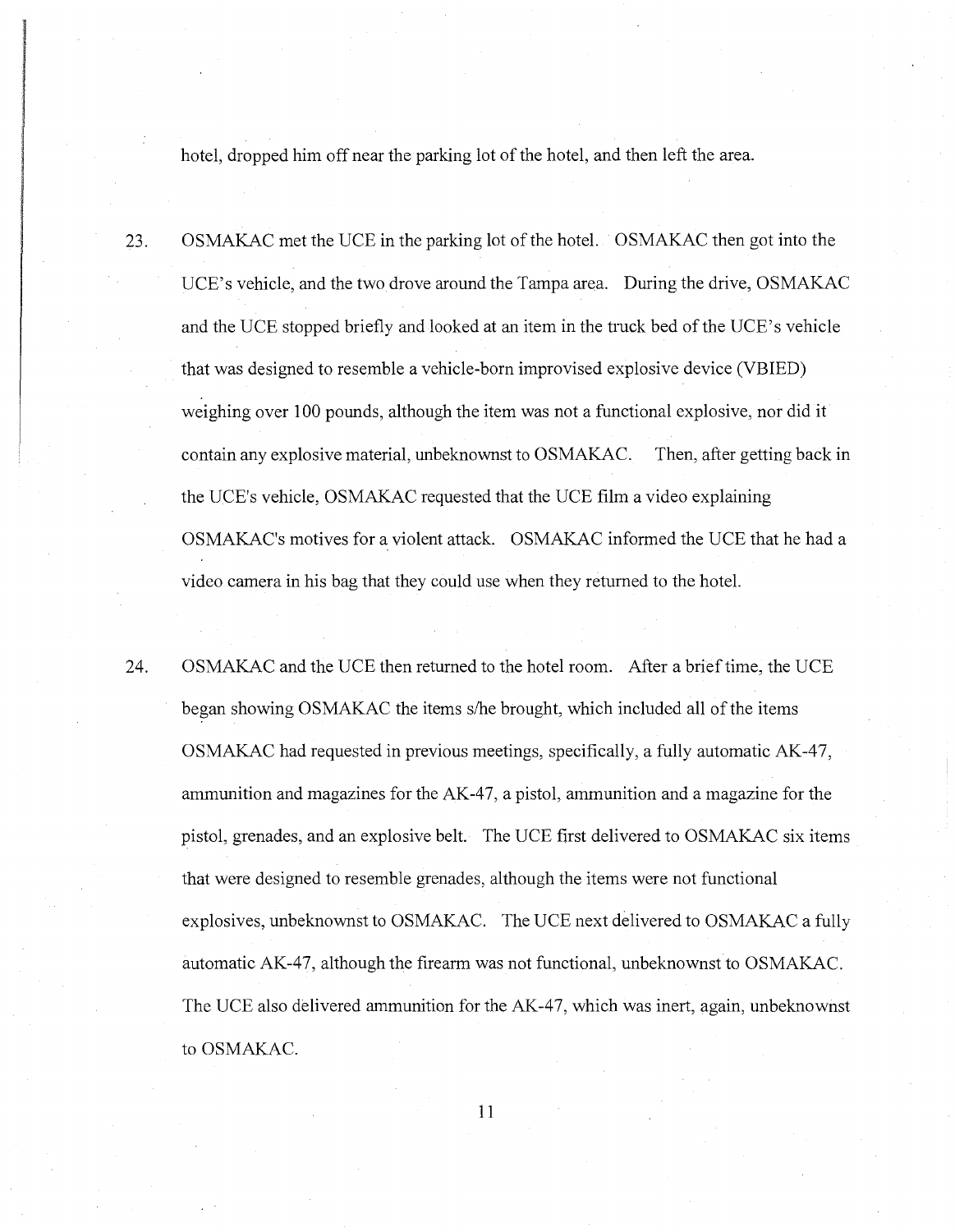- 25. The UCE delivered to OSMAKAC what was purported to be an explosive belt, although the item contained no functional explosives, unbeknownst to OSMAKAC. The UCE demonstrated that the belt was designed to be worn around the waist and over the shoulders. The UCE delivered to OSMAKAC a pistol, specifically, a .45 caliber Colt Mark IV, although the firearm was not functional, unbeknownst to OSMAKAC. The UCE also delivered ammunition for the pistol, which was inert, again, unbeknownst to OSMAKAC.
- 26. OSMAKAC took the AK-47, held it for a period of time, and inserted an empty magazine. Later, OSMAKAC put on the explosive belt, a vest holding extra magazines for the AK-47, and a satchel holding six grenades, all the while holding the AK-47 in his hands. OSMAKAC then removed all of these items and put them in the hotel room.
- 27. OSMAKAC then directed the UCE to film OSMAKAC using a digital video camera. OSMAKAC first directed the UCE to film OSMAKAC in a brief test video to check for sound and visual quality. OSMAKAC then directed the UCE to film a video in which OSMAKAC explained his motives for conducting a violent attack. During the video, OSMAKAC is seen sitting cross-legged on the floor of the hotel room, with the pistol in his hand and the AK-47 displayed behind him. The video lasted approximately 8 minutes. In the video, OSMAKAC stated his belief that Muslims' "blood" was more valuable than that of people who do not believe in Islam. wrongs he felt were done to Muslims. He also stated that he wanted "pay back" for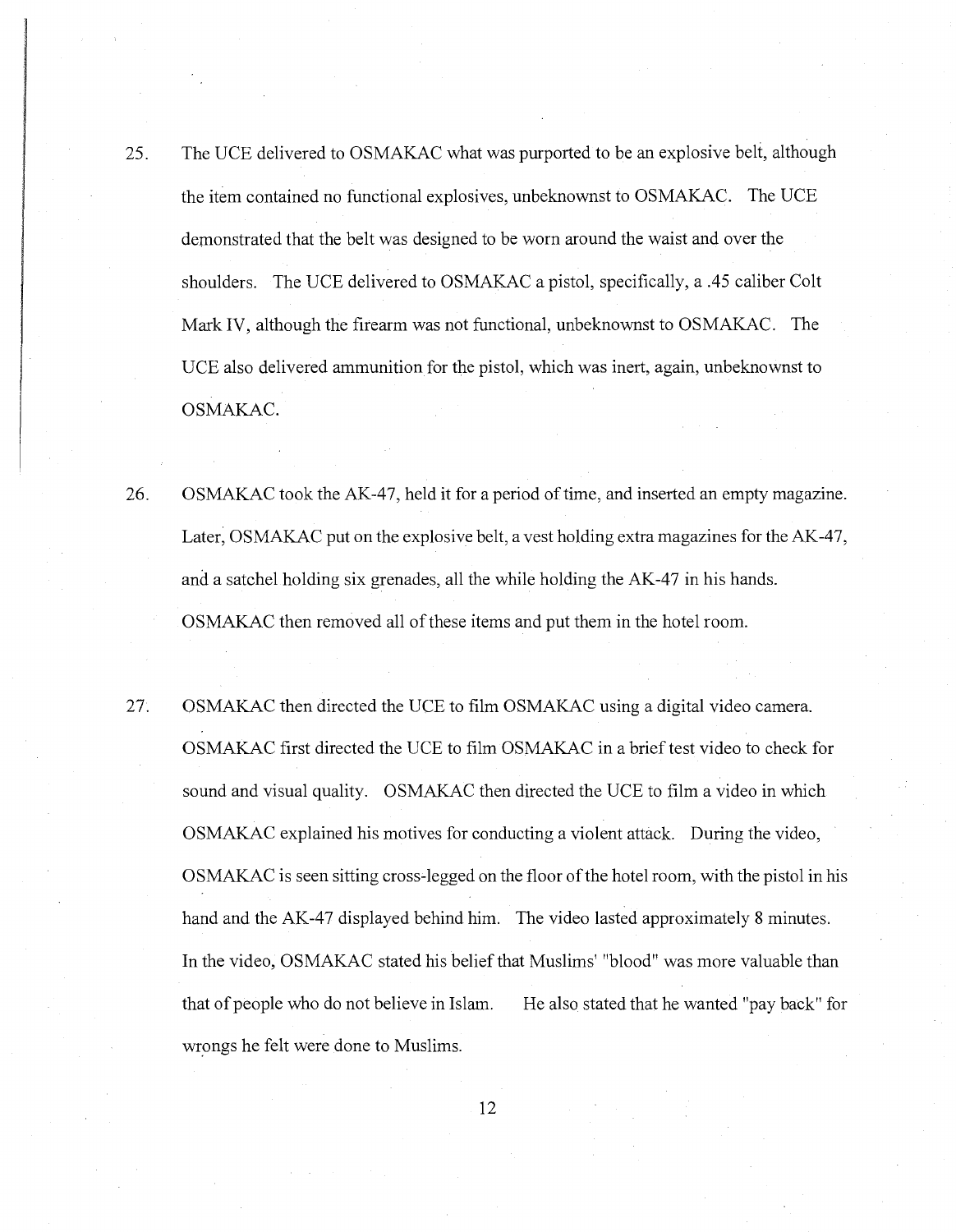28. OSMAKAC then left the hotel without any of the items the UCE delivered to him and took a silver minivan, which was provided by the UCE at OSMAKAC's request. Before he left, OSMAKAC stated that he intended to park the minivan near his intended target for the VBIED to use as a getaway vehicle. OSMAKAC told the UCE that he changed his target from the Ybor City area because there were too many police officers in that area. OSMAKAC indicated that his target was an Irish bar, whose name he could not remember but he described it as playing music all night. OSMAKAC drove to the intersection of S. Howard Avenue and W. Swam1 Avenue in the South Tampa area of Tampa, Florida. OSMAKAC parked the silver minivan in a parking lot for a number of businesses, including a Starbucks. Your affiant is aware that there is at least one business that can be described as an Irish bar within a number of blocks from where OSMAKAC parked the silver minivan. OSMAKAC then left the area on foot and hired a taxi a number of blocks away.

29. OSMAKAC took the taxi to the shopping mall parking lot where he left his green Honda Accord. OSMAKAC then drove the vehicle back to the hotel where he again met with the UCE in the hotel room. OSMAKAC put the pistol in the waistband of his pants. OSMAKAC and the UCE then went to the parking lot of the hotel. OSMAKAC sat in the passenger seat of his vehicle, loaded a magazine into the pistol, and then put it in the glove compartment of the vehicle.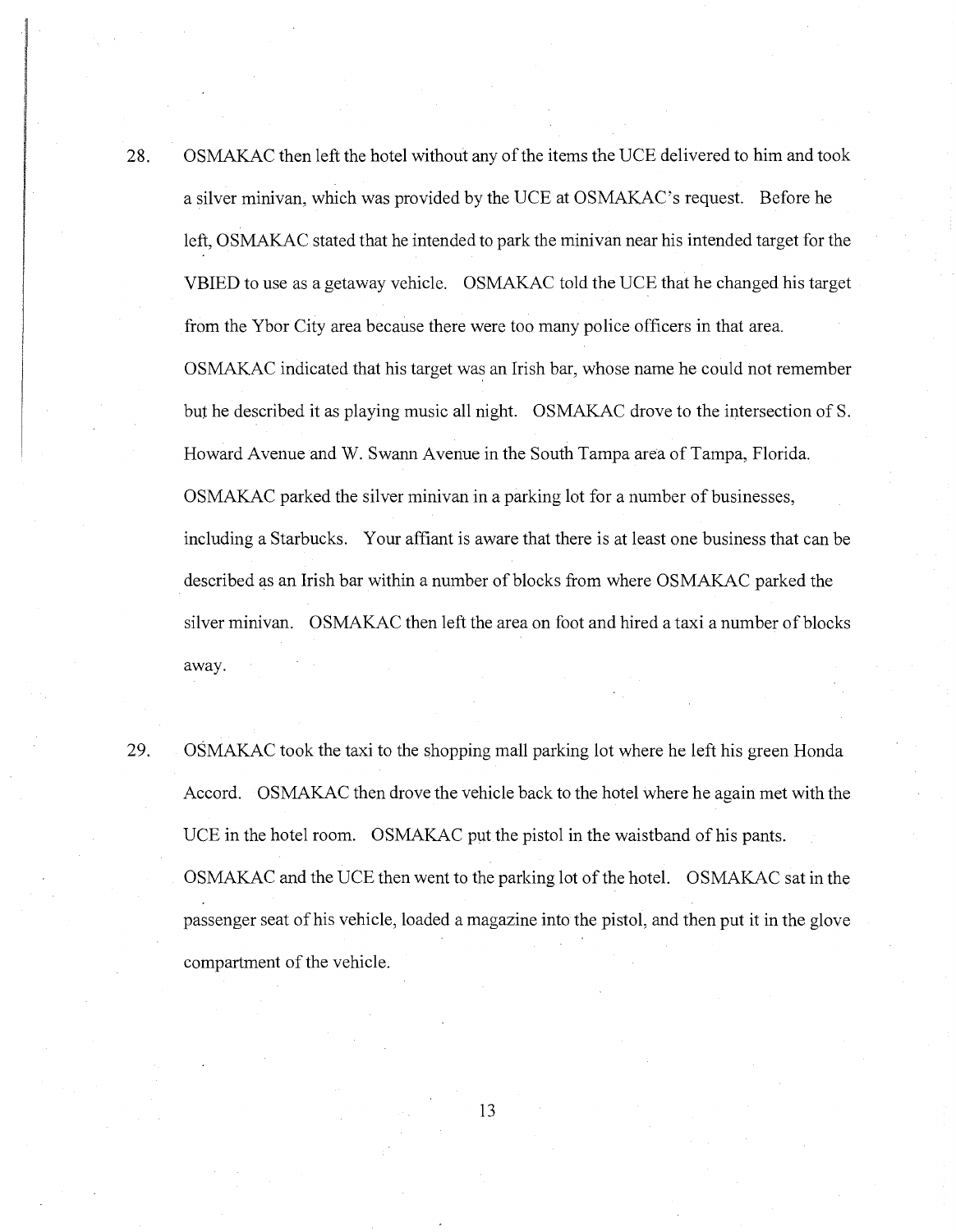- 30. OSMAKAC's green Honda Accord was parked next to the UCE's vehicle. OSMAKAC got into the passenger seat of the UCE's vehicle. The UCE showed OSMAKAC how to "arm" and detonate the item that OSMAKAC believed was a VBIED. The VBIED was constructed with a cellular phone trigger, as the UCE and OSMAKAC had previously discussed. The UCE then gave OSMAKAC the key to the hotel room. The two transferred the item that OSMAKAC believed was a VBIED to the trunk of OSMAKAC's vehicle. OSMAKAC then armed the VBIED by connecting the detonating device to what he believed was the detonating cord and set the detonating device.
- 31. The UCE got into hislher vehicle and drove away from the hotel. OSMAKAC then got into his vehicle, started the car, and placed it into reverse. He was then arrested. His vehicle was impounded after his arrest.